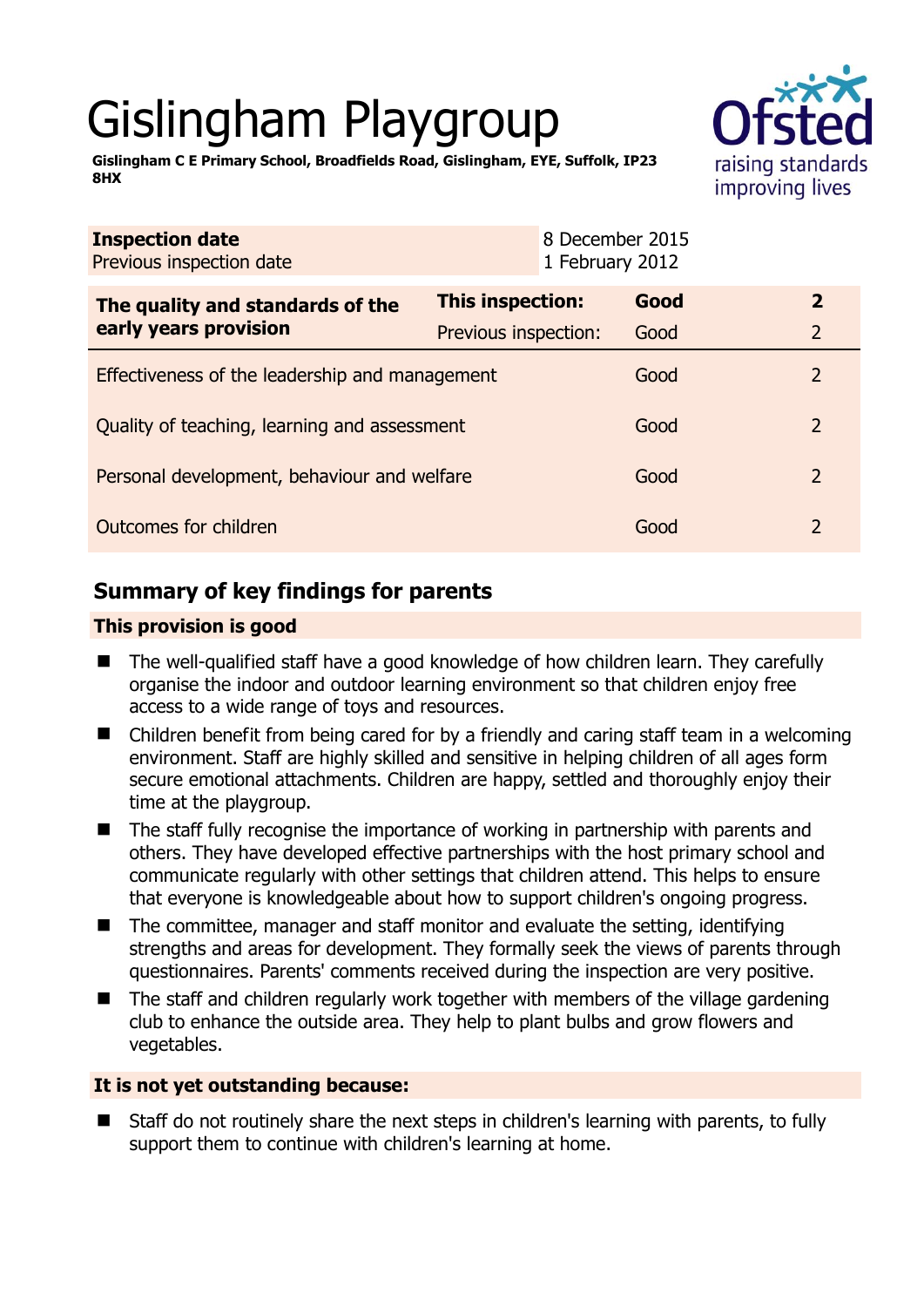## **What the setting needs to do to improve further**

#### **To further improve the quality of the early years provision the provider should:**

 $\blacksquare$  share the next steps in children's learning with parents, as part of their continuing involvement in their children's developmental progress.

#### **Inspection activities**

- $\blacksquare$  The inspector observed the quality of teaching during activities indoors and outdoors, and assessed the impact this has on children's learning.
- The inspector completed a joint observation with the manager.
- The inspector held a meeting with the manager and provider. She looked at relevant documentation, such as the self-evaluation, records of children's learning and development, planning documentation, a selection of policies and risk assessments.
- The inspector checked evidence of the suitability and qualifications of staff working in the playgroup.
- The inspector spoke to a small selection of parents during the inspection and took account of their views.

#### **Inspector**

Karen Harris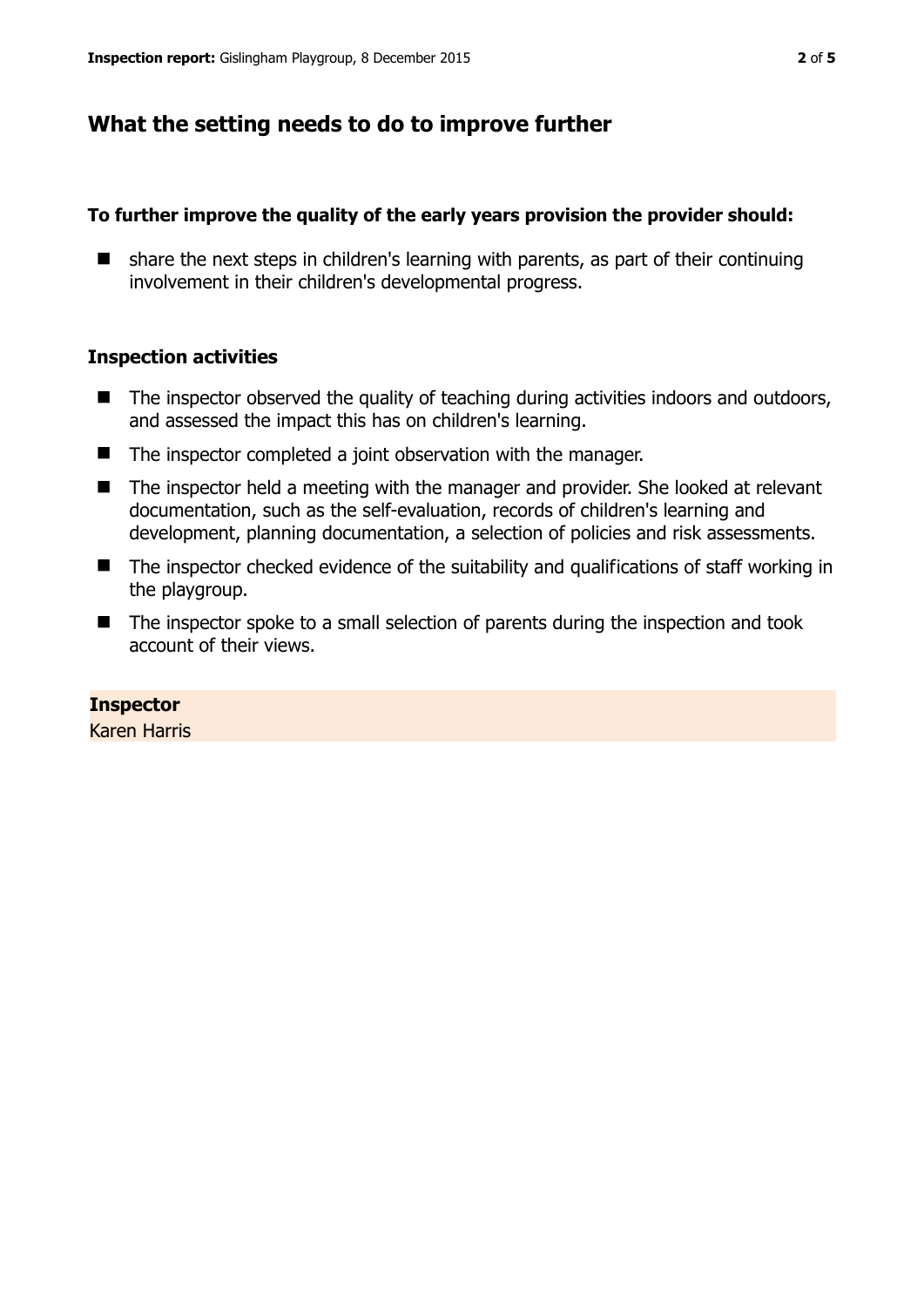## **Inspection findings**

#### **Effectiveness of the leadership and management is good**

The management committee is effectively involved in the running of the playgroup. There is a strong commitment to continuous improvement. Parents and the local community are fully informed about topics and activities within the playgroup through regular newsletters. Rigorous recruitment and induction procedures ensure that all staff are suitable for their role. Thorough attention to professional development, through regular staff supervision sessions, has a positive impact on children's learning and development. The committee supports staff to attend training courses to extend their knowledge and acquire new skills, to continue to build on the existing good quality provision. The arrangements for safeguarding are effective. Staff understand their role in protecting children from harm, and are fully aware of what to do should they have any concerns about children's welfare.

#### **Quality of teaching, learning and assessment is good**

The environment is exciting and stimulating for all children. Staff encourage children to do things independently. On arrival, children find their name card to self-register and choose what they would like to play with. Staff get to know the children well. They plan a wide range of activities linked to children's interests and abilities. Staff join children in their play and skilfully ask questions to build on what children already know. They give children time to process questions before answering so that they can solve problems for themselves. Children make good progress in their learning. Staff make regular observations of children during their play and take photographs to evidence their learning. They provide parents with an accurate record of their capabilities.

#### **Personal development, behaviour and welfare are good**

Staff creatively display children's artwork on the walls. This promotes a strong sense of belonging and helps to promote children's self-esteem. Staff are good role models. They are calm and praise the children appropriately throughout the sessions. Children are familiar with the daily routines. They learn to be independent and responsible from an early age as they join in with tidying toys away. Children enjoy sociable mealtimes, where they sit together in small groups. They either bring a packed lunch from home or order a hot meal from the primary school. Staff sit with the children and effectively support them to adopt good table manners. Staff support children to be emotionally prepared for their move to school. Reception class teachers from the host school visit the children at the playgroup. Children visit the school regularly. For example, once a week they take part in physical activities in the school hall. This helps to develop children's confidence as they become familiar with the school environment.

#### **Outcomes for children are good**

Children are well prepared for the next stage of their learning, such as school. They have plentiful opportunities to develop their early writing skills and learn to listen and respond to instructions. Children's progress is regularly monitored, which enables staff to identify gaps to provide additional support when necessary. All children make good progress given their starting points and capabilities.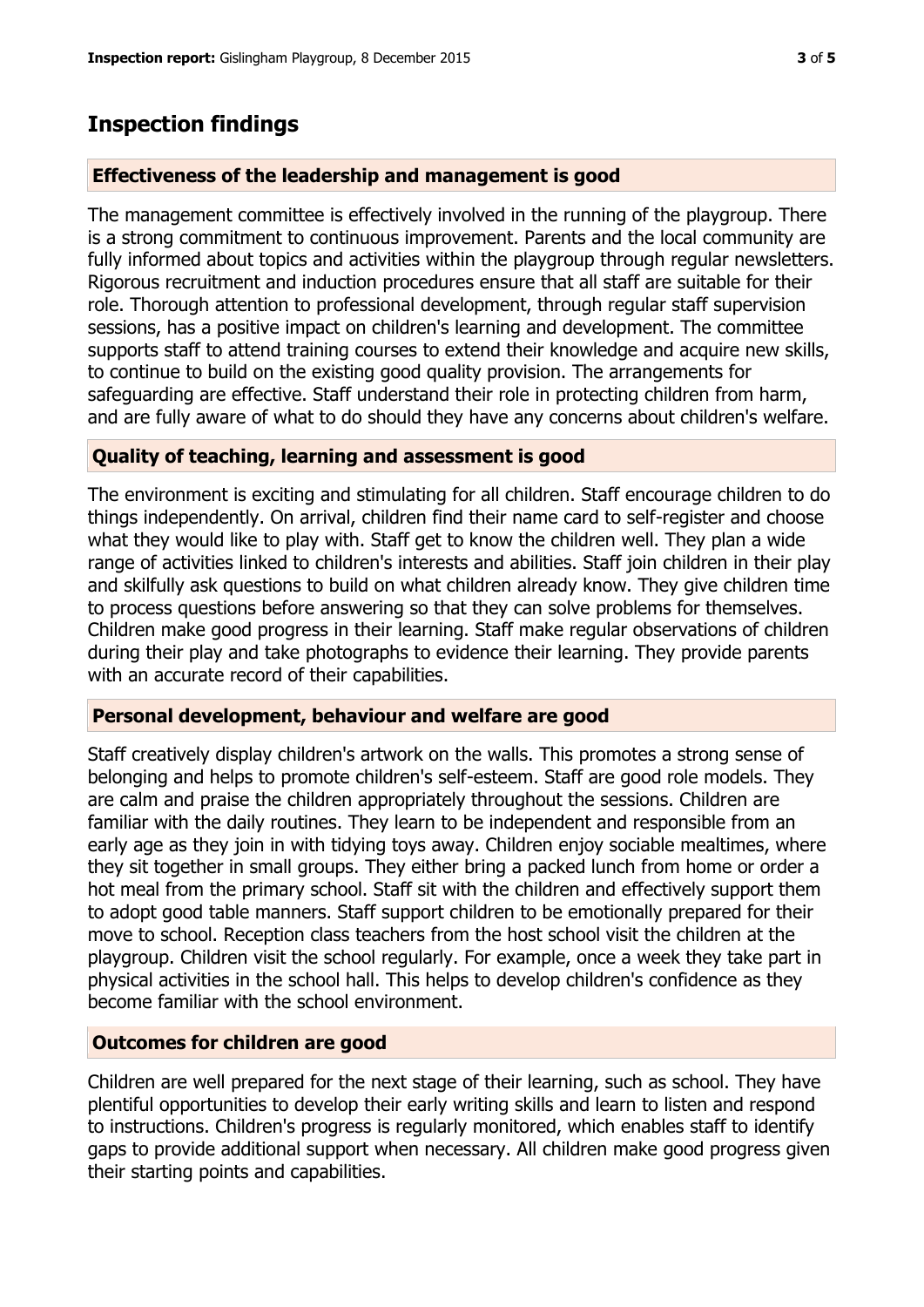## **Setting details**

| Unique reference number       | EY433368                                                                             |
|-------------------------------|--------------------------------------------------------------------------------------|
| <b>Local authority</b>        | <b>Suffolk</b>                                                                       |
| <b>Inspection number</b>      | 853405                                                                               |
| <b>Type of provision</b>      | Sessional provision                                                                  |
| Day care type                 | Childcare - Non-Domestic                                                             |
| <b>Registers</b>              | Early Years Register, Compulsory Childcare<br>Register, Voluntary Childcare Register |
| <b>Age range of children</b>  | $2 - 4$                                                                              |
| <b>Total number of places</b> | 24                                                                                   |
| Number of children on roll    | 26                                                                                   |
| <b>Name of provider</b>       | Gislingham Playgroup Committee                                                       |
| Date of previous inspection   | 1 February 2012                                                                      |
| <b>Telephone number</b>       | 01379 788934                                                                         |

Gislingham Playgroup opened in 1972 and re-registered when it moved premises in 2011. The playgroup employs five members of childcare staff, all of whom hold appropriate early years qualifications at level 3. The playgroup provides funded early education for two-, three- and four-year-old children. It opens Monday to Friday during term time only. Sessions are from 8.45am until 11.45am and from 12.45pm until 3.45pm. A breakfast club runs from 8am until 8.45am and a lunch club runs from 11.45am until 12.45pm.

This inspection was carried out by Ofsted under sections 49 and 50 of the Childcare Act 2006 on the quality and standards of provision that is registered on the Early Years Register. The registered person must ensure that this provision complies with the statutory framework for children's learning, development and care, known as the Early Years Foundation Stage.

Any complaints about the inspection or the report should be made following the procedures set out in the guidance 'Complaints procedure: raising concerns and making complaints about Ofsted', which is available from Ofsted's website: www.gov.uk/government/organisations/ofsted. If you would like Ofsted to send you a copy of the guidance, please telephone 0300 123 4234, or email enquiries@ofsted.gov.uk.